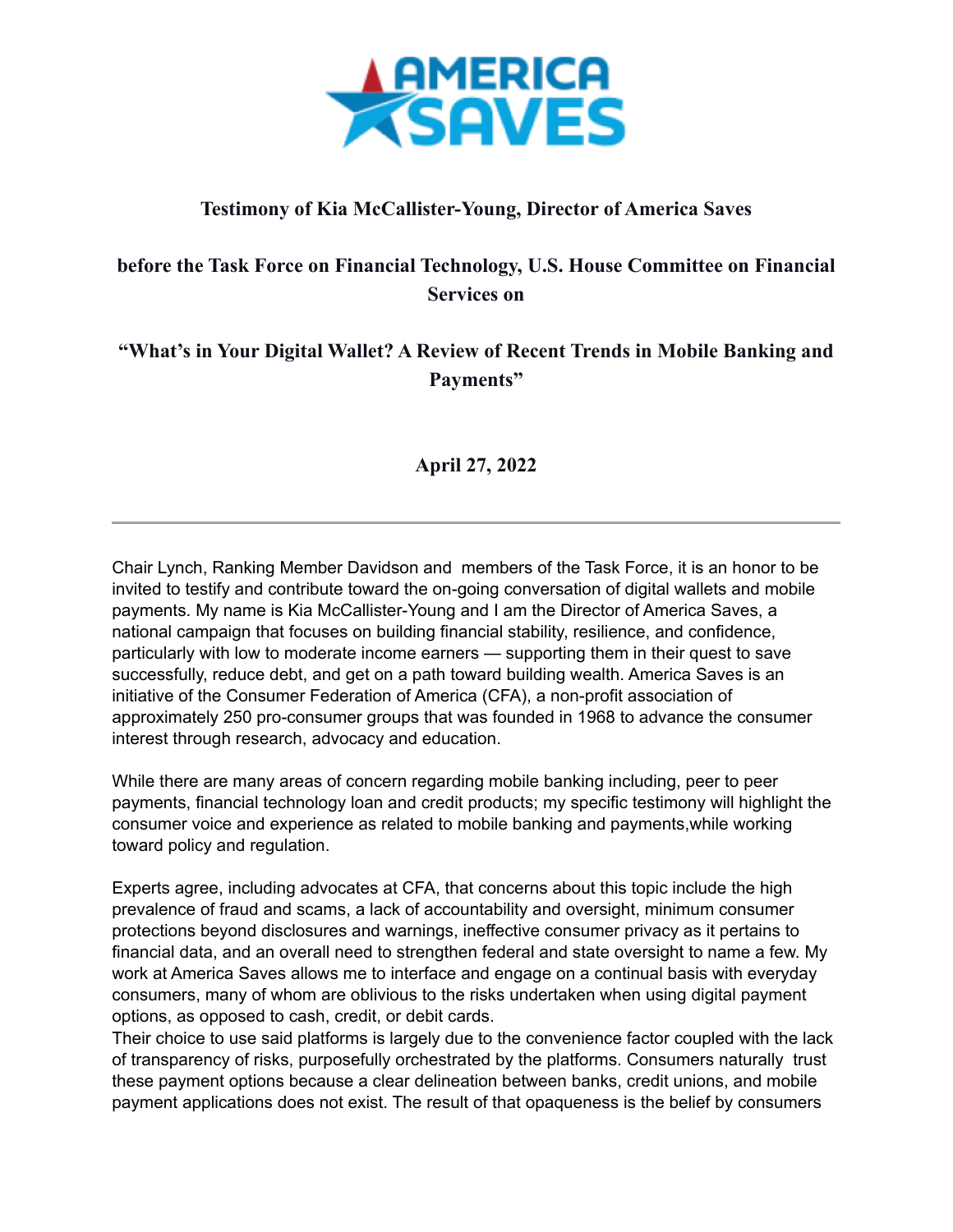

that mobile payment options are regulated with the same level of scrutiny as other financial institutions.

This incorrect belief results in misguided trust among consumers, leaving them vulnerable to aforementioned risks like fraud, scams, and payments being held by the platforms with very limited and, at times, no recourse at all. These products can play a role in helping consumers manage their finances, but federal and state oversight is needed to ensure consumers are protected from harmful practices, fraud, scams, and violations of data privacy.

This occured to me in 2018 when PayPal held funds of my own that were paid through a third party processing company. It was unclear for several days who I was to reach out to for resolution. Paypal said it was the third party processor, the third party processor said it was my bank, and my bank said it was PayPal. Meanwhile, I was unable to pay for basic needs for my family while it got sorted. It took over 30 days for my funds to become available to me.

The lack of clarity, consumer protections, and transparency is not evident to consumers until it's too late.

Usage of fintech products has dramatically increased despite lack of sufficient regulation and oversight. The Covid-19 pandemic and the heightened sensitivities to health, public touching, and not seeing loved ones only added to the uptake of mobile payments, leaving Americans feeling it is the only (quick, available) option for payments. In addition, inflation is driving the low-to-moderate income earners toward fintech credit products and the need to access their pay early. Furthermore, without more oversight, immigrant citizens who often send money back to their families in their native countries remain disproportionately subject to alarmingly high remittance fees.

Because the foundational motivations for use of mobile payment applications are likely not to change, the onus to protect consumers through education, transparency, policy, oversight, and regulation simply must be prioritized. As we work to rebuild our economy and increase financial resilience for every American, we must recognize and highlight what threatens our nation's ability to save, reduce their debt, and build wealth. That work is an intersectional joint effort of financial education through content, resources, and support along with policies and regulation that protect consumers from practices that make it hard for consumers to be fully informed through complexity and suppression of information and easy, clear access and warnings of risk.

I thank you for your time and the opportunity. Please reach out with questions and comments to [kyoung@consumerfed.org](mailto:kyoung@consumerfed.org).

*[America Saves](https://americasaves.org/about-us/) is an initiative managed by the nonprofit Consumer Federation of America that uses the principles of behavioral economics and social marketing to motivate, encourage, and support low- to moderate-income households to save money, reduce debt, and build wealth.*